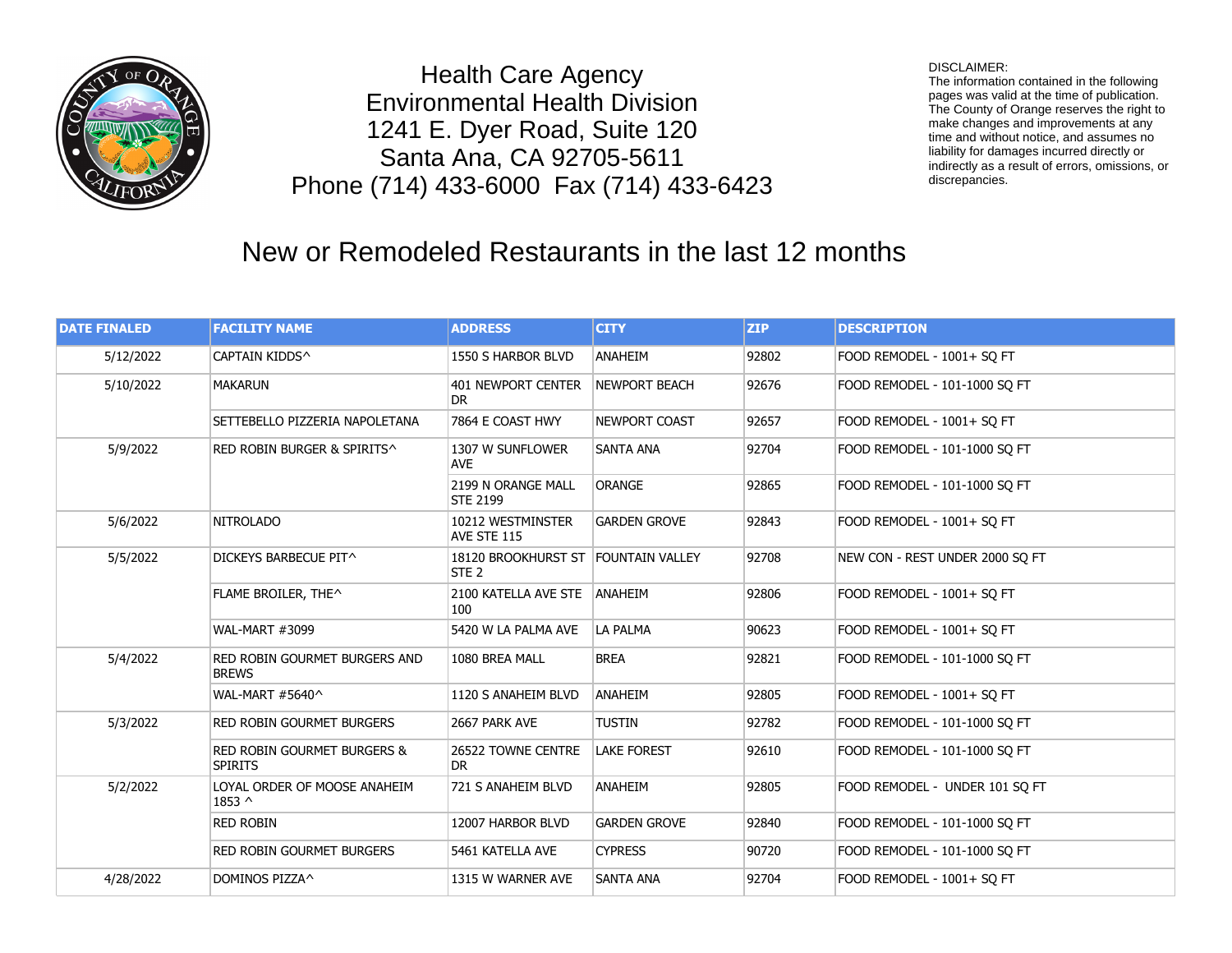| <b>DATE FINALED</b> | <b>FACILITY NAME</b>                   | <b>ADDRESS</b>                         | <b>CITY</b>                      | <b>ZIP</b> | <b>DESCRIPTION</b>            |
|---------------------|----------------------------------------|----------------------------------------|----------------------------------|------------|-------------------------------|
| 4/27/2022           | YANGS BRAISED CHICKEN RICE ^           | 6920 BEACH BLVD K124 BUENA PARK        |                                  | 90621      | FOOD REMODEL - 101-1000 SQ FT |
| 4/26/2022           | COSTCO #411^                           | 17900 NEWHOPE ST                       | <b>FOUNTAIN VALLEY</b>           | 92708      | FOOD REMODEL - 101-1000 SQ FT |
| 4/21/2022           | BLIND PIG, THE                         | 31431 SANTA<br>MARGARITA PKWY STE<br>м | RANCHO SANTA<br><b>MARGARITA</b> | 92688      | FOOD REMODEL - 101-1000 SQ FT |
|                     | PHAT KY MI GIA                         | 14140 BROOKHURST ST GARDEN GROVE       |                                  | 92843      | FOOD REMODEL - 1001+ SQ FT    |
|                     | STARBUCKS COFFEE #5682                 | 260 W BIRCH ST STE D BREA              |                                  | 92821      | FOOD REMODEL - 1001+ SQ FT    |
| 4/20/2022           | <b>WAL-MART #2527</b>                  | 951 AVENIDA PICO                       | <b>SAN CLEMENTE</b>              | 92673      | FOOD REMODEL - 1001+ SQ FT    |
| 4/19/2022           | hong kong ban Jum^                     | 5151 BEACH BLVD STE E BUENA PARK       |                                  | 90621      | FOOD REMODEL - 101-1000 SQ FT |
| 4/18/2022           | MIZU SUSHI BAR & GRILL                 | 2881 EL CAMINO REAL                    | <b>TUSTIN</b>                    | 92782      | FOOD REMODEL - 1001+ SO FT    |
|                     | TOGOS EATERY                           | 556 E 1ST ST                           | TUSTIN                           | 92780      | FOOD REMODEL - 1001+ SQ FT    |
| 4/15/2022           | PARK PLACE CAFE                        | 3337 MICHELSON DR<br>STE CN600         | <b>IRVINE</b>                    | 92612      | FOOD REMODEL - 101-1000 SQ FT |
| 4/14/2022           | SHERATON PARK HOTEL ANAHEIM<br>RESORT^ | 1855 S HARBOR BLVD                     | ANAHEIM                          | 92802      | FOOD REMODEL - 101-1000 SQ FT |
|                     | TACO BELL                              | 2750 W<br>ORANGETHORPE AVE             | <b>FULLERTON</b>                 | 92833      | FOOD REMODEL - 1001+ SQ FT    |
|                     | TARGET STORES T192                     | 12100 HARBOR BLVD                      | GARDEN GROVE                     | 92840      | FOOD REMODEL - 101-1000 SQ FT |
| 4/13/2022           | FLAME BROILER, THE                     | 3800 BARRANCA PKWY<br>STE Q & R        | IRVINE                           | 92606      | FOOD REMODEL - 1001+ SQ FT    |
| 4/12/2022           | 4TH STREET MARKET^                     | 201 E 4TH ST                           | SANTA ANA                        | 92701      | FOOD REMODEL - 101-1000 SQ FT |
| 4/7/2022            | CLEVER LEAF MODERN ASIAN EATERY^       | 3751 HARBOR BLVD STE SANTA ANA         |                                  | 92626      | FOOD REMODEL - 1001+ SQ FT    |
| 4/6/2022            | TACKLE BOX LOCAL GRUB SHACK^           | 3321 HYLAND AVE STE<br>Е               | <b>COSTA MESA</b>                | 92626      | FOOD REMODEL - 1001+ SQ FT    |
| 4/1/2022            | DR CHOCOLATE                           | 2185 LAGUNA CANYON<br>RD STE B6        | <b>LAGUNA BEACH</b>              | 92651      | FOOD REMODEL - 1001+ SQ FT    |
| 3/31/2022           | <b>BEACH HUT DELI</b>                  | 1844 N EL CAMINO<br><b>REAL</b>        | <b>SAN CLEMENTE</b>              | 92672      | FOOD REMODEL - 1001+ SQ FT    |
|                     | DAPHNES CALIFORNIA GREEK               | 23706 EL TORO RD STE LAKE FOREST<br>S7 |                                  | 92630      | FOOD REMODEL - 1001+ SQ FT    |
| 3/29/2022           | EL FENIX CARNICERIA                    | 29941 AVENTURA STE K   RANCHO SANTA    | MARGARITA                        | 92688      | FOOD REMODEL - 1001+ SQ FT    |
| 3/25/2022           | RALPHS GROCERY #299                    | 6300 IRVINE BLVD                       | IRVINE                           | 92618      | FOOD REMODEL - 101-1000 SQ FT |
|                     | TAKAO JAPANESE RESTAURANT              | 425 N EL CAMINO REAL                   | SAN CLEMENTE                     | 92672      | FOOD REMODEL - 101-1000 SQ FT |
|                     | VONS COMPANIES INC #2090, THE          | 5922 EDINGER AVE                       | <b>HUNTINGTON BEACH</b>          | 92649      | FOOD REMODEL - 101-1000 SQ FT |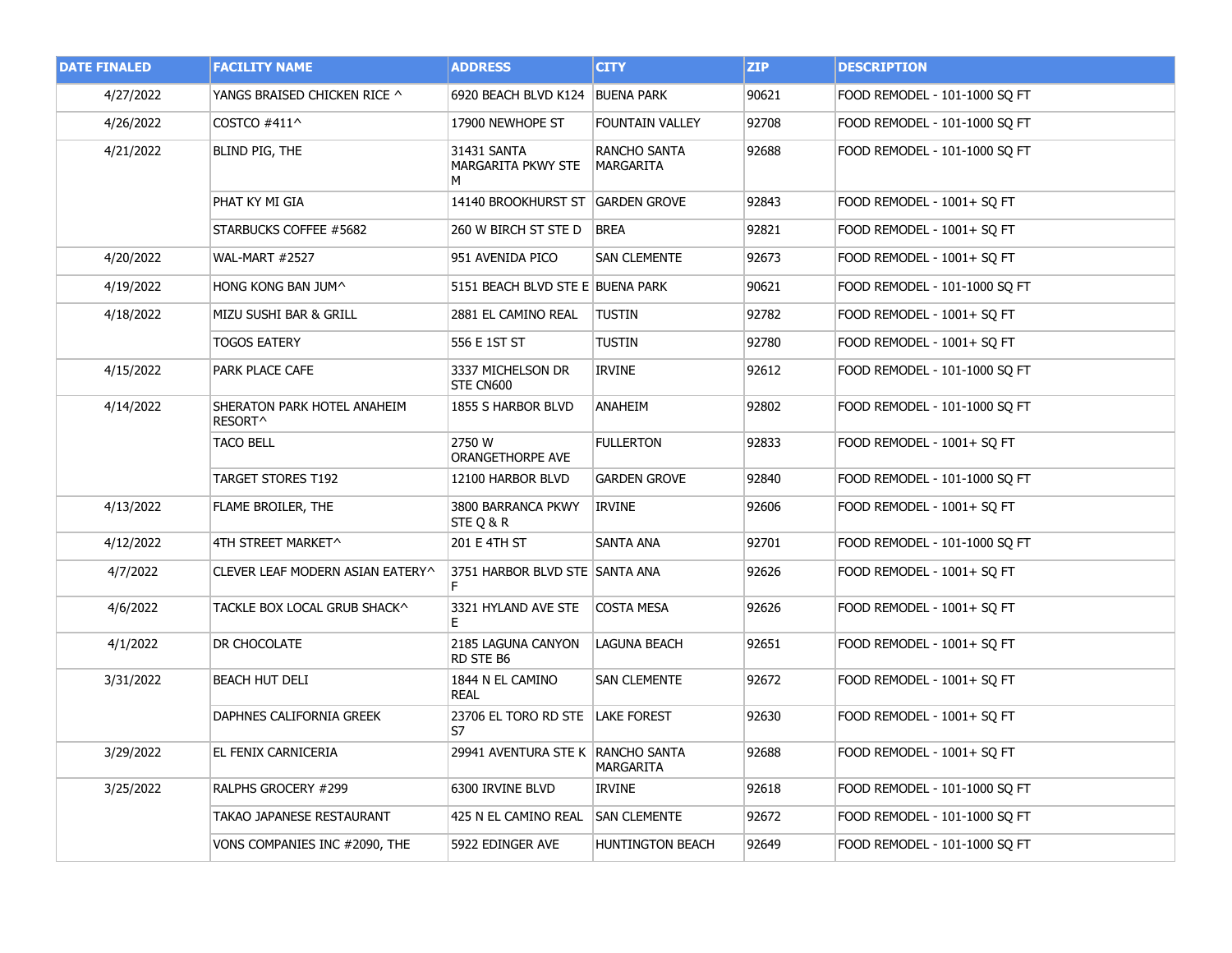| <b>DATE FINALED</b> | <b>FACILITY NAME</b>                   | <b>ADDRESS</b>                          | <b>CITY</b>             | <b>ZIP</b> | <b>DESCRIPTION</b>             |
|---------------------|----------------------------------------|-----------------------------------------|-------------------------|------------|--------------------------------|
| 3/22/2022           | COFFEE NEST, THE^                      | 2411 W LA PALMA AVE<br><b>STE 103</b>   | ANAHEIM                 | 92801      | FOOD REMODEL - 101-1000 SQ FT  |
|                     | <b>HOT RODS &amp; HANDGUNS</b>         | 5872 ENGINEER DR                        | <b>HUNTINGTON BEACH</b> | 92649      | FOOD REMODEL - 101-1000 SQ FT  |
| 3/21/2022           | CHA CHAS TACOS & TEQUILA               | 110 W BIRCH ST STE 7                    | <b>BREA</b>             | 92821      | FOOD REMODEL - 1001+ SO FT     |
| 3/18/2022           | BIRRIERIA EL BANDIDO                   | 12081 GARDEN GROVE<br><b>BLVD</b>       | GARDEN GROVE            | 92843      | FOOD REMODEL - UNDER 101 SQ FT |
| 3/16/2022           | <b>RANGEEN</b>                         | 28241 CROWN VALLEY<br>PKWY STE G        | LAGUNA NIGUEL           | 92677      | FOOD REMODEL - 101-1000 SQ FT  |
|                     | TARGET STORES T193                     | 13831 BROOKHURST ST GARDEN GROVE        |                         | 92843      | FOOD REMODEL - 1001+ SQ FT     |
| 3/15/2022           | RALPHS GROCERY #015                    | 638 CAMINO DE LOS<br><b>MARES STE B</b> | <b>SAN CLEMENTE</b>     | 92673      | FOOD REMODEL - 101-1000 SQ FT  |
| 3/10/2022           | PAVILIONS #2508                        | 27320 ALICIA PKWY                       | <b>LAGUNA NIGUEL</b>    | 92677      | FOOD REMODEL - 1001+ SQ FT     |
|                     |                                        |                                         |                         |            | FOOD REMODEL - 101-1000 SQ FT  |
|                     | SHERATON PARK HOTEL ANAHEIM<br>RESORT^ | 1855 S HARBOR BLVD                      | <b>ANAHEIM</b>          | 92802      | FOOD REMODEL - 1001+ SQ FT     |
| 3/8/2022            | <b>BLAZIN SHABU SHABU</b>              | 13018 HARBOR BLVD                       | <b>GARDEN GROVE</b>     | 92843      | FOOD REMODEL - 1001+ SQ FT     |
|                     | DIMSUM 261                             | 9200 BOLSA AVE 301-<br>302              | Westminster             | 92683      | FOOD REMODEL - 1001+ SQ FT     |
|                     | DISNEYLAND^                            | 1313 S HARBOR BLVD                      | ANAHEIM                 | 92802      | FOOD REMODEL - UNDER 101 SQ FT |
|                     | MCDONALDS^                             | 801 E WHITTIER BLVD                     | LA HABRA                | 90631      | FOOD REMODEL - 101-1000 SQ FT  |
|                     | <b>SNOWFOX</b>                         | 1840 RAYMER AVE                         | <b>FULLERTON</b>        | 92833      | FOOD REMODEL - 101-1000 SQ FT  |
|                     | TARGET                                 | 289 E 17TH ST                           | COSTA MESA              | 92627      | FOOD REMODEL - 1001+ SQ FT     |
| 3/2/2022            | AMAZON RETAIL LLC                      | 6911 WARNER AVE                         | <b>HUNTINGTON BEACH</b> | 92647      | FOOD REMODEL - 1001+ SQ FT     |
| 3/1/2022            | MCDONALD'S #11522                      | 22322 OLD CANAL RD                      | YORBA LINDA             | 92887      | FOOD REMODEL - 101-1000 SQ FT  |
| 2/28/2022           | SANTA ANA UNIFIED SCHOOL DISTRIST      | 1601 E CHESTNUT AVE                     | <b>SANTA ANA</b>        | 92701      | FOOD REMODEL - 101-1000 SQ FT  |
| 2/25/2022           | RALPHS GROCERY #755                    | 26901 ALISO CREEK RD                    | ALISO VIEJO             | 92656      | FOOD REMODEL - 101-1000 SQ FT  |
|                     | TACO BELL 39637 ^                      | 8450 LA PALMA AVE                       | <b>BUENA PARK</b>       | 90620      | FOOD REMODEL - 1001+ SQ FT     |
| 2/23/2022           | PAVILIONS #2508                        | 27320 ALICIA PKWY                       | LAGUNA NIGUEL           | 92677      | FOOD REMODEL - 1001+ SQ FT     |
| 2/18/2022           | RALPHS GROCERY #739                    | 32555 GOLDEN<br><b>LANTERN ST</b>       | DANA POINT              | 92629      | FOOD REMODEL - 101-1000 SQ FT  |
| 2/17/2022           | OC AND LAU RESTAURANT                  | 10130 GARDEN GROVE<br>BLVD #111 #113    | GARDEN GROVE            | 92844      | FOOD REMODEL - 1001+ SO FT     |
| 2/16/2022           | IRVINE MARRIOTT                        | 18000 VON KARMAN<br>AVE.                | IRVINE                  | 92612      | FOOD REMODEL - 101-1000 SQ FT  |
| 2/14/2022           | JERSEY MIKES SUBS                      | 1350 S COAST HWY                        | LAGUNA BEACH            | 92651      | FOOD REMODEL - 101-1000 SO FT  |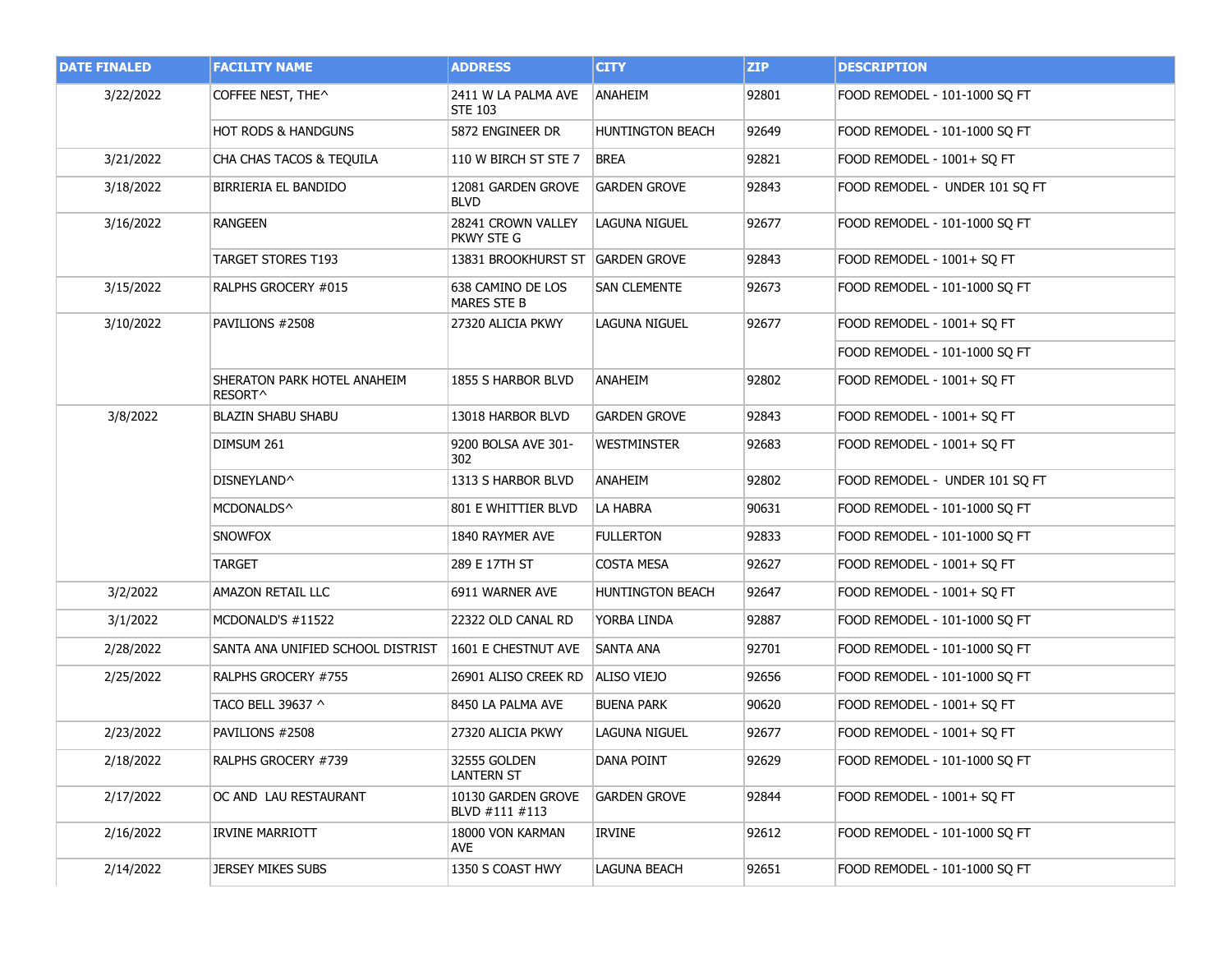| <b>DATE FINALED</b> | <b>FACILITY NAME</b>            | <b>ADDRESS</b>                       | <b>CITY</b>             | <b>ZIP</b> | <b>DESCRIPTION</b>             |
|---------------------|---------------------------------|--------------------------------------|-------------------------|------------|--------------------------------|
| 2/14/2022           | <b>MAAST INDIAN</b>             | 15358 ALTON PKWY                     | <b>IRVINE</b>           | 92618      | FOOD REMODEL - 1001+ SQ FT     |
|                     | TASTY ART                       | 13786 JAMBOREE RD<br>STE C           | <b>IRVINE</b>           | 92620      | FOOD REMODEL - 1001+ SQ FT     |
| 2/10/2022           | ALBERTSONS #6110                | 7201 W YORKTOWN<br>AVE               | <b>HUNTINGTON BEACH</b> | 92648      | FOOD REMODEL - 1001+ SQ FT     |
|                     | TAWA SERVICES INC               | 6401 REGIO AVE                       | <b>BUENA PARK</b>       | 90620      | FOOD REMODEL - 101-1000 SQ FT  |
| 2/7/2022            | PANDA EXPRESS #178^             | 8010 E SANTA ANA<br><b>CANYON RD</b> | ANAHEIM                 | 92808      | FOOD REMODEL - 101-1000 SQ FT  |
| 2/3/2022            | <b>TACO BELL #4290</b>          | 27371 LA PAZ RD                      | <b>LAGUNA NIGUEL</b>    | 92677      | FOOD REMODEL - 1001+ SQ FT     |
|                     | TARGET STORES T193              | 13831 BROOKHURST ST GARDEN GROVE     |                         | 92843      | FOOD REMODEL - 101-1000 SQ FT  |
| 2/1/2022            | COSTCO #454                     | 115 TECHNOLOGY DR                    | IRVINE                  | 92618      | FOOD REMODEL - 101-1000 SQ FT  |
|                     | <b>SUPER PANGA</b>              | 2110 W OCEANFRONT                    | <b>NEWPORT BEACH</b>    | 92663      | FOOD REMODEL - 1001+ SQ FT     |
| 1/27/2022           | <b>BAR BAKERS LLC</b>           | 10711 BLOOMFIELD ST                  | LOS ALAMITOS            | 90720      | FOOD REMODEL - 1001+ SQ FT     |
|                     | <b>FURAI</b>                    | 9920 GARDEN GROVE<br><b>BLVD</b>     | <b>GARDEN GROVE</b>     | 92844      | FOOD REMODEL - 1001+ SQ FT     |
|                     | PAVILIONS #2508                 | 27320 ALICIA PKWY                    | LAGUNA NIGUEL           | 92677      | FOOD REMODEL - 1001+ SQ FT     |
| 1/26/2022           | CHIPOTLE MEXICAN GRILL #3939    | 3050 E COAST HWY                     | CORONA DEL MAR          | 92625      | FOOD REMODEL - 1001+ SQ FT     |
|                     | STARBUCKS COFFEE COMPANY #9255^ | 1248 E 17TH ST                       | SANTA ANA               | 92701      | FOOD REMODEL - 1001+ SQ FT     |
| 1/25/2022           | DAVES HOT CHICKEN               | 15463 CULVER DR                      | IRVINE                  | 92604      | FOOD REMODEL - 1001+ SQ FT     |
| 1/18/2022           | DEL TACO #37                    | 2900 WESTMINSTER<br>AVE.             | <b>SEAL BEACH</b>       | 90740      | FOOD REMODEL - 1001+ SQ FT     |
| 1/14/2022           | DONUT STAR^                     | 2509 S HARBOR BLVD                   | <b>SANTA ANA</b>        | 92704      | FOOD REMODEL - 1001+ SQ FT     |
| 1/13/2022           | HABIT BURGER GRILL, THE         | 32505 GOLDEN<br><b>LANTERN ST</b>    | <b>DANA POINT</b>       | 92629      | FOOD REMODEL - 1001+ SQ FT     |
| 1/12/2022           | JMT DISTRIBUTION                | 1330 CALLE AVANZADO                  | <b>SAN CLEMENTE</b>     | 92673      | FOOD REMODEL - 1001+ SQ FT     |
| 1/11/2022           | MCDONALDS^                      | 2701 W MACARTHUR<br><b>BLVD</b>      | SANTA ANA               | 92704      | FOOD REMODEL - 1001+ SO FT     |
|                     | TARGET STORES T3274^            | 2222 E LINCOLN AVE                   | ANAHEIM                 | 92806      | FOOD REMODEL - UNDER 101 SQ FT |
| 1/10/2022           | ALBERTSONS #6110                | 7201 W YORKTOWN<br><b>AVE</b>        | <b>HUNTINGTON BEACH</b> | 92648      | FOOD REMODEL - 101-1000 SQ FT  |
| 1/5/2022            | RIVIERA                         | 2600 AVENIDA DEL<br>PRESIDENTE       | <b>SAN CLEMENTE</b>     | 92672      | FOOD REMODEL - 101-1000 SQ FT  |
| 12/30/2021          | LA BODEGA                       | 17204 PACIFIC COAST<br><b>HWY</b>    | <b>HUNTINGTON BEACH</b> | 92649      | FOOD REMODEL - 101-1000 SQ FT  |
| 12/28/2021          | SAMS CLUB #4735^                | 1390 S BEACH BLVD                    | LA HABRA                | 90631      | FOOD REMODEL - UNDER 101 SO FT |
| 12/23/2021          | TURKISH KITCHEN ^               | 17090 MAGNOLIA ST                    | <b>FOUNTAIN VALLEY</b>  | 92708      | FOOD REMODEL - 1001+ SQ FT     |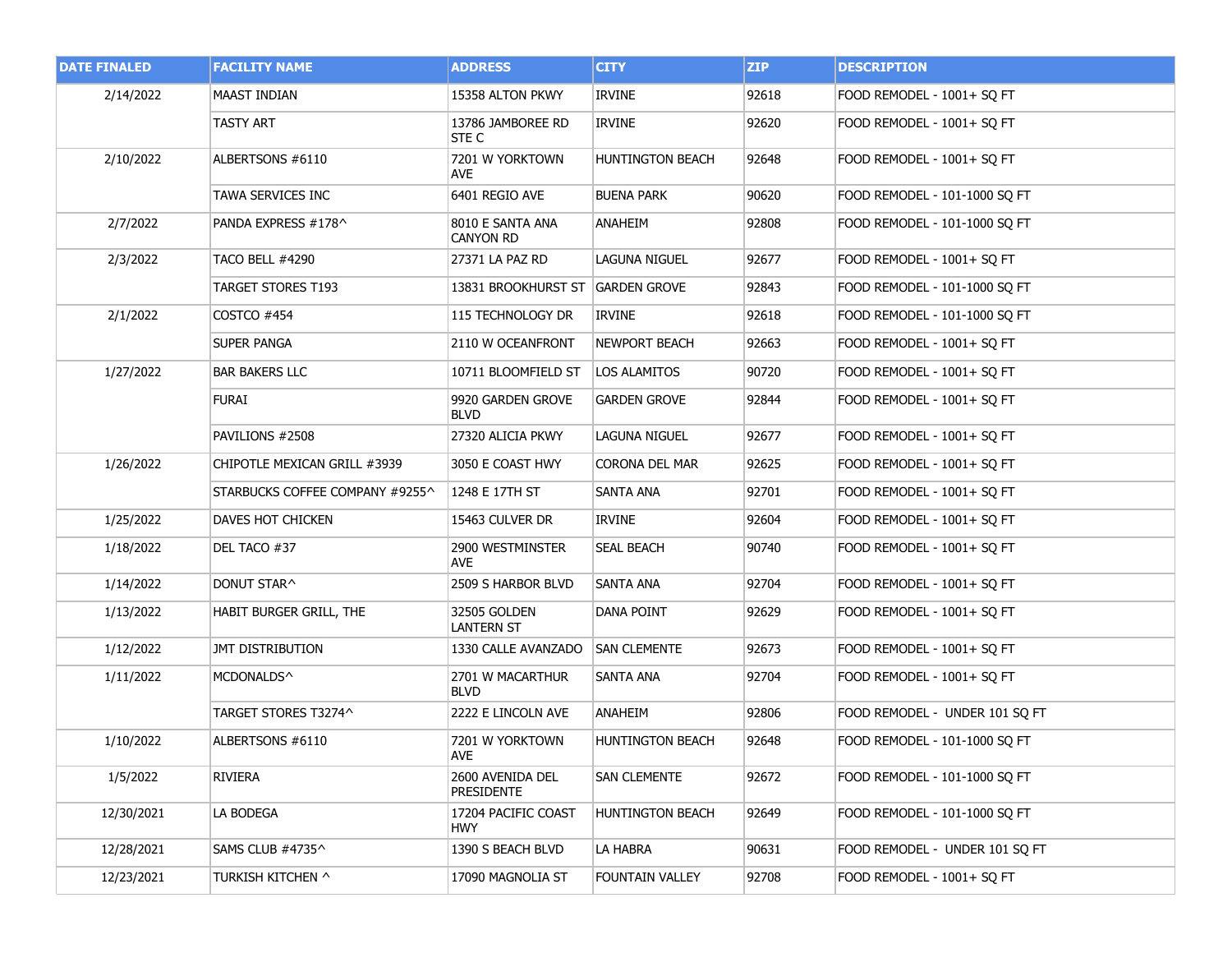| <b>DATE FINALED</b> | <b>FACILITY NAME</b>             | <b>ADDRESS</b>                            | <b>CITY</b>                | <b>ZIP</b> | <b>DESCRIPTION</b>             |
|---------------------|----------------------------------|-------------------------------------------|----------------------------|------------|--------------------------------|
| 12/22/2021          | DAVES HOT CHICKEN ^              | 3030 HARBOR BLVD STE COSTA MESA<br>J-1    |                            | 92626      | FOOD REMODEL - 1001+ SQ FT     |
| 12/21/2021          | MAZAJ CAFE^                      | 1215 S BEACH BLVD STE ANAHEIM             |                            | 92804      | FOOD REMODEL - 1001+ SQ FT     |
| 12/20/2021          | ROCKET #0216^                    | 1200 S HARBOR BLVD                        | ANAHEIM                    | 92806      | FOOD REMODEL - 1001+ SQ FT     |
| 12/17/2021          | <b>MILK &amp; HONEY</b>          | 26921 ALISO CREEK RD<br>STE G             | ALISO VIEJO                | 92656      | FOOD REMODEL - 1001+ SQ FT     |
| 12/13/2021          | PHO NGUYEN HUE                   | 10487 BOLSA AVE                           | WESTMINSTER                | 92683      | FOOD REMODEL - 101-1000 SQ FT  |
| 12/9/2021           | EGG N BIRD                       | 6940 KATELLA AVE                          | <b>CYPRESS</b>             | 90630      | FOOD REMODEL - 1001+ SQ FT     |
|                     | FURAI CHICKEN                    | 18340 YORBA LINDA<br>BLVD STE 104         | YORBA LINDA                | 92886      | FOOD REMODEL - 101-1000 SQ FT  |
|                     | WATER GRILL ^                    | 3300 BRISTOL ST                           | <b>COSTA MESA</b>          | 92626      | FOOD REMODEL - 101-1000 SQ FT  |
| 12/7/2021           | FOUR SEA RESTAURANT              | 15435 JEFFREY RD STE<br>140               | IRVINE                     | 92620      | FOOD REMODEL - UNDER 101 SQ FT |
| 12/6/2021           | ASIAN GARDEN FAST FOOD AND TO GO | 9200 BOLSA AVE STE<br>304                 | WESTMINSTER                | 92683      | FOOD REMODEL - 101-1000 SQ FT  |
|                     | JOON SHABU 2 ^                   | 2453 PARK AVE                             | <b>TUSTIN</b>              | 92782      | FOOD REMODEL - 101-1000 SQ FT  |
| 11/30/2021          | Dominos pizza # 7835^            | 3902 E CHAPMAN AVE                        | ORANGE                     | 92869      | FOOD REMODEL - UNDER 101 SQ FT |
| 11/29/2021          | <b>MCDONALDS</b>                 | 1891 W MALVERN AVE                        | <b>FULLERTON</b>           | 92833      | FOOD REMODEL - 101-1000 SQ FT  |
| 11/24/2021          | <b>TACO BELL</b>                 | 16431 BOLSA CHICA RD   HUNTINGTON BEACH   |                            | 92649      | FOOD REMODEL - 1001+ SQ FT     |
| 11/22/2021          | MOULIN^_                         | 3333 BRISTOL ST STE<br>2505               | <b>COSTA MESA</b>          | 92626      | FOOD REMODEL - UNDER 101 SQ FT |
| 11/19/2021          | HANA KOREAN BBQ                  | 27741 CROWN VALLEY<br>PKWY STE 321        | <b>MISSION VIEJO</b>       | 92691      | FOOD REMODEL - 101-1000 SQ FT  |
| 11/18/2021          | KOLACHE FACTORY BAKERY & CAFE    | 6502 BOLSA AVE UNIT 2 HUNTINGTON BEACH    |                            | 92647      | FOOD REMODEL - 101-1000 SQ FT  |
| 11/16/2021          | PULMUONE USA INC                 | 2315 MOORE AVE                            | FULLERTON                  | 92833      | FOOD REMODEL - 1001+ SQ FT     |
|                     | SHEMROON                         | 23052 ALICIA PKWY STE MISSION VIEJO<br>B1 |                            | 92692      | FOOD REMODEL - 101-1000 SQ FT  |
|                     | <b>STAND THE</b>                 | 31882 DEL OBISPO ST<br><b>STE 160</b>     | <b>SAN JUAN CAPISTRANO</b> | 92675      | NEW CON - REST 2000-5999 SQ FT |
| 11/15/2021          | TARGET STORES T3315              | 27551 PUERTA REAL                         | MISSION VIEJO              | 92691      | FOOD REMODEL - 1001+ SQ FT     |
|                     | WAL-MART #5641^                  | 1000 E IMPERIAL HWY                       | LA HABRA                   | 90631      | FOOD REMODEL - 1001+ SO FT     |
| 11/10/2021          | J SUSHI                          | 21612 PLANO TRABUCO<br>RD UNIT J          | <b>TRABUCO CANYON</b>      | 92679      | FOOD REMODEL - 1001+ SQ FT     |
|                     | MCDONALDS^                       | 1839 W CHAPMAN AVE                        | ORANGE                     | 92868      | FOOD REMODEL - 101-1000 SQ FT  |
|                     | WAL-MART #2242^                  | 440 N EUCLID ST                           | ANAHEIM                    | 92801      | FOOD REMODEL - 1001+ SQ FT     |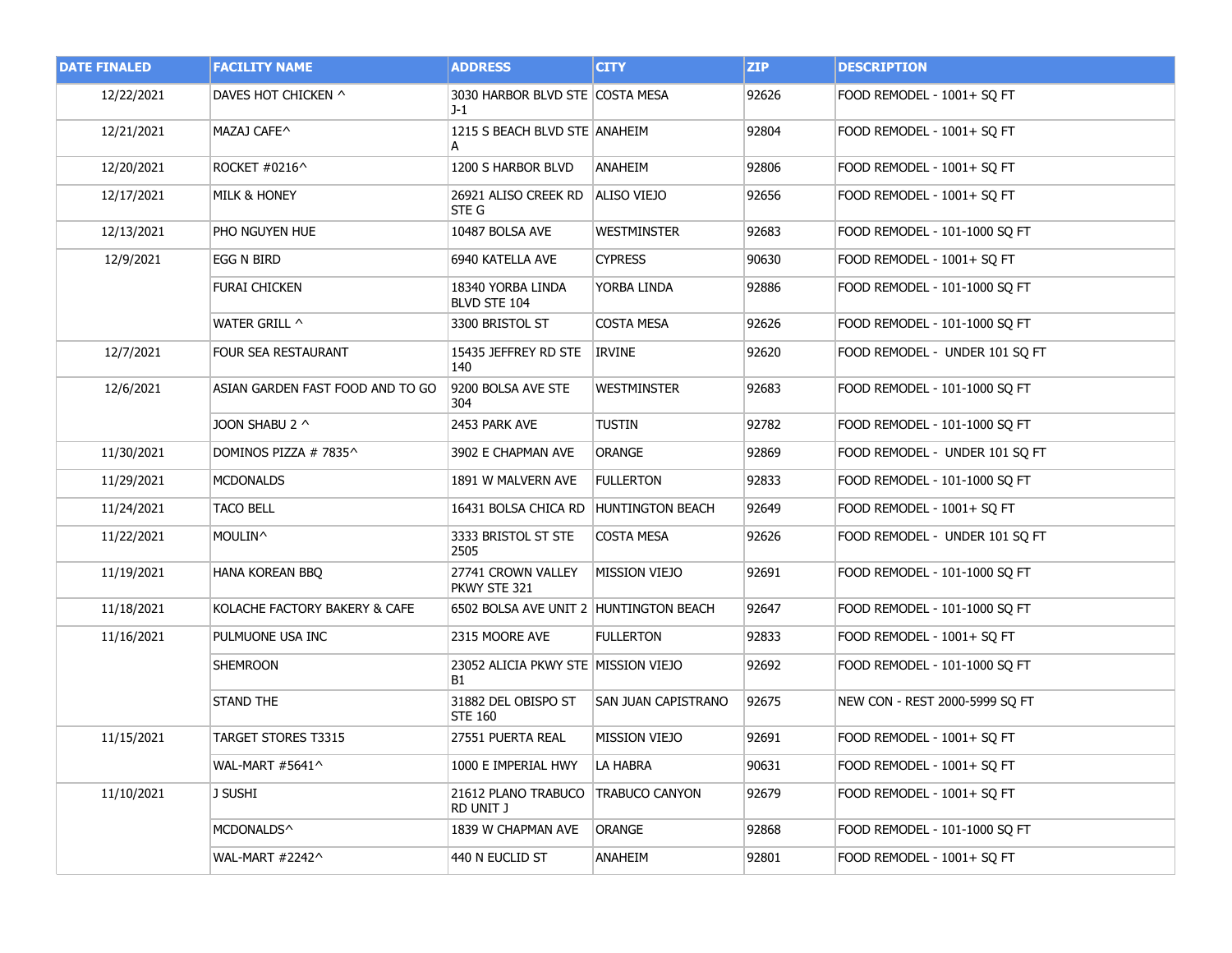| <b>DATE FINALED</b> | <b>FACILITY NAME</b>                 | <b>ADDRESS</b>                             | <b>CITY</b>             | <b>ZIP</b> | <b>DESCRIPTION</b>             |
|---------------------|--------------------------------------|--------------------------------------------|-------------------------|------------|--------------------------------|
| 11/4/2021           | ALBERTSONS #0158^                    | 1800 W WHITTIER BLVD LA HABRA              |                         | 90631      | FOOD REMODEL - UNDER 101 SQ FT |
|                     | <b>WHOLE FOODS MARKET</b>            | 3301 E IMPERIAL HWY                        | <b>BREA</b>             | 92823      | FOOD REMODEL - 101-1000 SQ FT  |
| 11/2/2021           | SMART KITCHENS                       | 17951 SKYPARK CIR STE IRVINE               |                         | 92614      | FOOD REMODEL - 1001+ SQ FT     |
|                     | TASTEA ^                             | 710 S HARBOR BLVD                          | <b>SANTA ANA</b>        | 92704      | FOOD REMODEL - 1001+ SQ FT     |
| 11/1/2021           | SATTVA INDIAN                        | 23981 ALICIA PKWY STE MISSION VIEJO<br>130 |                         | 92691      | FOOD REMODEL - 101-1000 SQ FT  |
| 10/29/2021          | WINGSTOP^                            | 212 S STATE COLLEGE<br><b>BLVD</b>         | <b>ANAHEIM</b>          | 92806      | FOOD REMODEL - 1001+ SQ FT     |
| 10/28/2021          | <b>KIROS CATERING</b>                | 17981 SKY PARK STE J                       | <b>IRVINE</b>           | 92614      | FOOD REMODEL - 101-1000 SQ FT  |
| 10/27/2021          | CARNICERIA LOS MUSICOS^              | 2413 S FAIRVIEW                            | SANTA ANA               | 92704      | FOOD REMODEL - 1001+ SQ FT     |
|                     | <b>HEIDELBERG CAFE</b>               | 1100 S COAST HWY STE LAGUNA BEACH<br>116   |                         | 92651      | FOOD REMODEL - 101-1000 SQ FT  |
|                     | LE MACARON FRENCH PASTRIES           | 184 S COAST HWY                            | <b>LAGUNA BEACH</b>     | 92651      | FOOD REMODEL - 101-1000 SQ FT  |
|                     | SHAWARMA KNIGHTS                     | 34255 PACIFIC COAST<br>HWY UNIT 103        | DANA POINT              | 92629      | FOOD REMODEL - 1001+ SQ FT     |
|                     | TARGET STORES T1383                  | 1893 MALVERN AVE                           | <b>FULLERTON</b>        | 92833      | FOOD REMODEL - 101-1000 SQ FT  |
| 10/26/2021          | AM/PM OF GARDEN GROVE                | 9472 KATELLA AVE                           | GARDEN GROVE            | 92804      | FOOD REMODEL - 1001+ SQ FT     |
|                     | KATSUBO TEA SHOPPE                   | 2241 W MALVERN AVE                         | <b>FULLERTON</b>        | 92833      | FOOD REMODEL - 101-1000 SQ FT  |
|                     | TAQUERIA DE ANDA GRILL               | 17969 BEACH BLVD                           | <b>HUNTINGTON BEACH</b> | 92647      | FOOD REMODEL - 1001+ SQ FT     |
| 10/25/2021          | ALBERTSONS #0158^                    | 1800 W WHITTIER BLVD LA HABRA              |                         | 90631      | FOOD REMODEL - 1001+ SQ FT     |
| 10/20/2021          | TARGET STORES T913                   | 26762 PORTOLA PKWY                         | <b>LAKE FOREST</b>      | 92610      | FOOD REMODEL - 101-1000 SQ FT  |
| 10/14/2021          | CIRCLE K #2709477                    | 13441 BEACH BLVD                           | <b>WESTMINSTER</b>      | 92683      | FOOD REMODEL - 1001+ SQ FT     |
|                     | <b>MCDONALDS</b>                     | 13971 HARBOR BLVD                          | GARDEN GROVE            | 92843      | FOOD REMODEL - UNDER 101 SQ FT |
|                     | SAM GURI CAFE                        | 2051 N EUCLID ST # D                       | <b>FULLERTON</b>        | 92835      | FOOD REMODEL - 101-1000 SQ FT  |
|                     | TARGET STORES T3233                  | 4255 CAMPUS DR                             | IRVINE                  | 92612      | FOOD REMODEL - UNDER 101 SO FT |
| 10/13/2021          | <b>FIRST CLASS PIZZA</b>             | 8454 EDINGER AVE                           | <b>HUNTINGTON BEACH</b> | 92647      | FOOD REMODEL - 101-1000 SQ FT  |
| 10/12/2021          | CALIS COCKTAILS                      | 4360 LINCOLN AVE                           | <b>CYPRESS</b>          | 90630      | FOOD REMODEL - 1001+ SQ FT     |
| 9/30/2021           | HYATT REGENCY ORANGE COUNTY<br>TUSCA | 11999 HARBOR BLVD                          | GARDEN GROVE            | 92840      | FOOD REMODEL - 1001+ SO FT     |
|                     | KITSCH BAR^                          | 891 BAKER ST STE A10                       | COSTA MESA              | 92626      | FOOD REMODEL - 101-1000 SQ FT  |
|                     | MCDONALDS                            | 2505 E IMPERIAL HWY                        | BREA                    | 92821      | FOOD REMODEL - UNDER 101 SQ FT |
|                     |                                      | 5445 ALTON PKWY                            | IRVINE                  | 92604      | FOOD REMODEL - UNDER 101 SQ FT |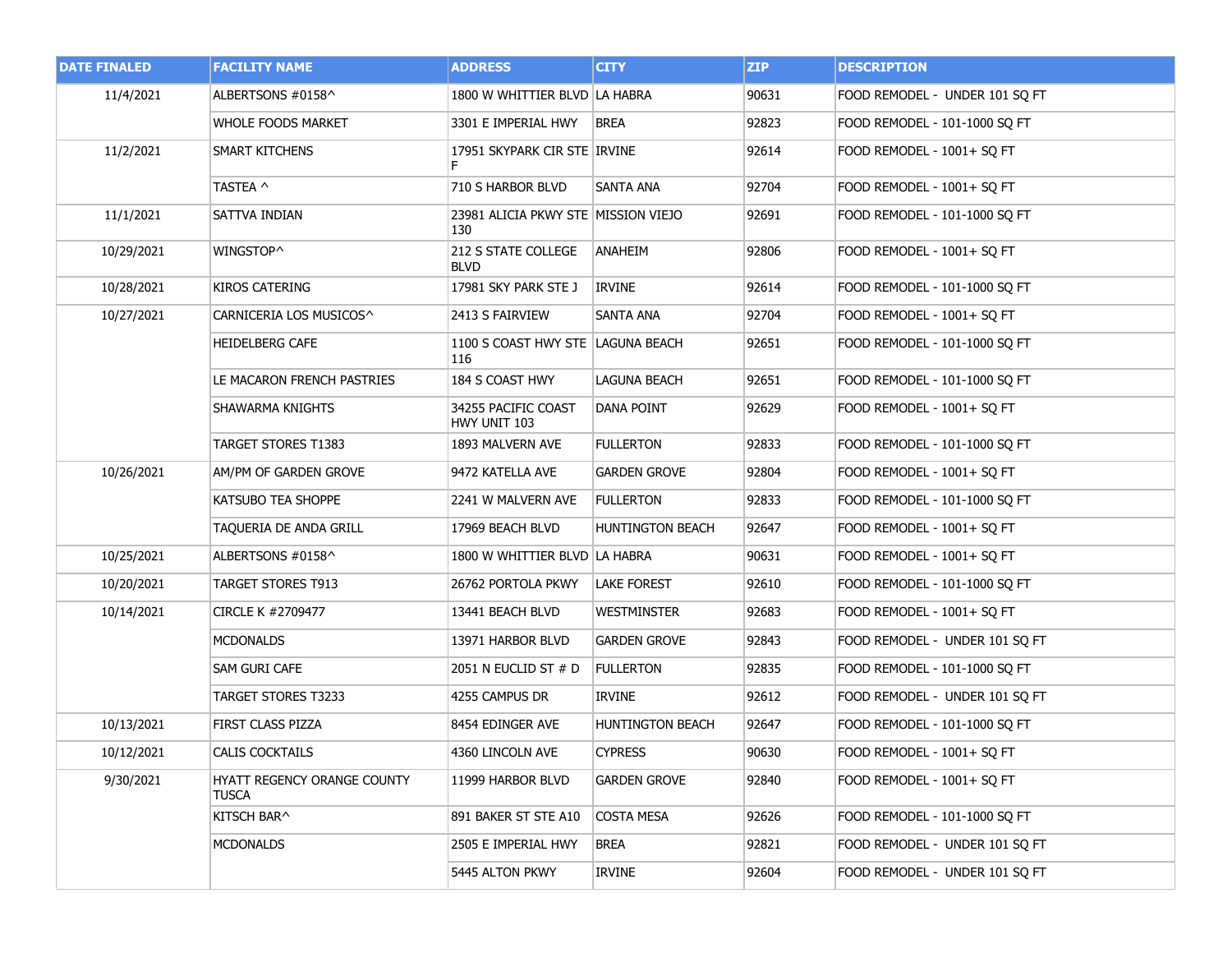| <b>DATE FINALED</b> | <b>FACILITY NAME</b>             | <b>ADDRESS</b>                                  | <b>CITY</b>             | ZIP   | <b>DESCRIPTION</b>             |
|---------------------|----------------------------------|-------------------------------------------------|-------------------------|-------|--------------------------------|
| 9/29/2021           | ARCO #63058^                     | 2937 E CHAPMAN AVE                              | <b>ORANGE</b>           | 92869 | FOOD REMODEL - UNDER 101 SQ FT |
|                     | SUBWAY^                          | 9475 WARNER AVE STE<br>C                        | <b>FOUNTAIN VALLEY</b>  | 92708 | FOOD REMODEL - UNDER 101 SQ FT |
| 9/24/2021           | PAVILIONS #2803                  | 1101 PACIFIC COAST<br><b>HWY</b>                | <b>SEAL BEACH</b>       | 90740 | FOOD REMODEL - UNDER 101 SQ FT |
|                     | STARBUCKS COFFEE #9819^          | 1201 LA HABRA BLVD<br>UNIT A                    | LA HABRA                | 90631 | FOOD REMODEL - 1001+ SQ FT     |
|                     | STARBUCKS COFFEE COMPANY         | 13992 BROOKHURST ST GARDEN GROVE<br># 22635     |                         | 92843 | FOOD REMODEL - 1001+ SO FT     |
| 9/23/2021           | ABOVE ALL CATERING^              | 218 S MAGNOLIA AVE                              | ANAHEIM                 | 92804 | FOOD REMODEL - UNDER 101 SQ FT |
|                     | CHIPOTLE MEXICAN GRILL           | 16241 BEACH BLVD                                | <b>HUNTINGTON BEACH</b> | 92647 | FOOD REMODEL - 101-1000 SQ FT  |
| 9/22/2021           | VOX KITCHEN^                     | 16161 BROOKHURST ST FOUNTAIN VALLEY             |                         | 92708 | FOOD REMODEL - 101-1000 SQ FT  |
| 9/20/2021           | KNOTTS BERRY FARM ^              | 8039 BEACH BLVD                                 | <b>BUENA PARK</b>       | 90620 | FOOD REMODEL - 101-1000 SO FT  |
| 9/17/2021           | MCDONALDS^                       | 2411 W BALL RD                                  | ANAHEIM                 | 92804 | FOOD REMODEL - 101-1000 SQ FT  |
| 9/14/2021           | TARGET STORES T3258^             | 2620 E CHAPMAN AVE                              | <b>ORANGE</b>           | 92889 | FOOD REMODEL - UNDER 101 SQ FT |
| 9/13/2021           | TARGET STORE T-3366              | 31874 DEL OBISPO ST                             | SAN JUAN CAPISTRANO     | 92675 | FOOD REMODEL - UNDER 101 SQ FT |
| 9/9/2021            | WAL-MART STORES #2517^           | 3600 W MCFADDEN AVE SANTA ANA                   |                         | 92704 | FOOD REMODEL - 1001+ SQ FT     |
| 9/8/2021            | SOKA UNIVERSITY OF AMERICA       | 1 UNIVERSITY DR STE<br>600                      | ALISO VIEJO             | 92656 | FOOD REMODEL - 1001+ SQ FT     |
| 9/3/2021            | STARBUCKS COFFEE COMPANY #17850^ | 1134 N STATE COLLEGE ANAHEIM<br><b>BLVD 200</b> |                         | 92806 | FOOD REMODEL - 1001+ SQ FT     |
| 9/2/2021            | ORANGE COUNTY PROBATION DEPT     | 3155 W JUSTICE<br><b>CENTER WAY</b>             | <b>ORANGE</b>           | 92868 | FOOD REMODEL - UNDER 101 SQ FT |
|                     | STARBUCKS COFFEE COMPANY^        | 1630 E CHAPMAN AVE                              | ORANGE                  | 92866 | FOOD REMODEL - 101-1000 SQ FT  |
| 9/1/2021            | <b>INNOVATION BAKERS</b>         | 1910 MALVERN AVE                                | <b>FULLERTON</b>        | 92833 | FOOD REMODEL - 1001+ SQ FT     |
|                     | THH SANDWICHES                   | 9600 BOLSA AVE STE<br>A/B                       | WESTMINSTER             | 92683 | FOOD REMODEL - 1001+ SQ FT     |
| 8/27/2021           | PAVILIONS #2210                  | 26022 MARGUERITE<br><b>PKWY</b>                 | MISSION VIEJO           | 92692 | FOOD REMODEL - UNDER 101 SO FT |
|                     | PAVILIONS #2508                  | 27320 ALICIA PKWY                               | LAGUNA NIGUEL           | 92677 | FOOD REMODEL - UNDER 101 SQ FT |
|                     | SADDLEBACK VALLEY UNIFIED        | 25631 PETER A<br><b>HARTMAN WAY</b>             | <b>MISSION VIEJO</b>    | 92691 | FOOD REMODEL - 101-1000 SQ FT  |
| 8/25/2021           | <b>KFC</b>                       | 14705 JEFFREY RD                                | IRVINE                  | 92618 | FOOD REMODEL - 1001+ SQ FT     |
| 8/23/2021           | TARGET STORES T230^              | 2191 N TUSTIN ST                                | <b>ORANGE</b>           | 92865 | FOOD REMODEL - 101-1000 SO FT  |
| 8/18/2021           | CHIHUAHUA BREWING CO             | 3107 NEWPORT BLVD                               | NEWPORT BEACH           | 92663 | FOOD REMODEL - 101-1000 SQ FT  |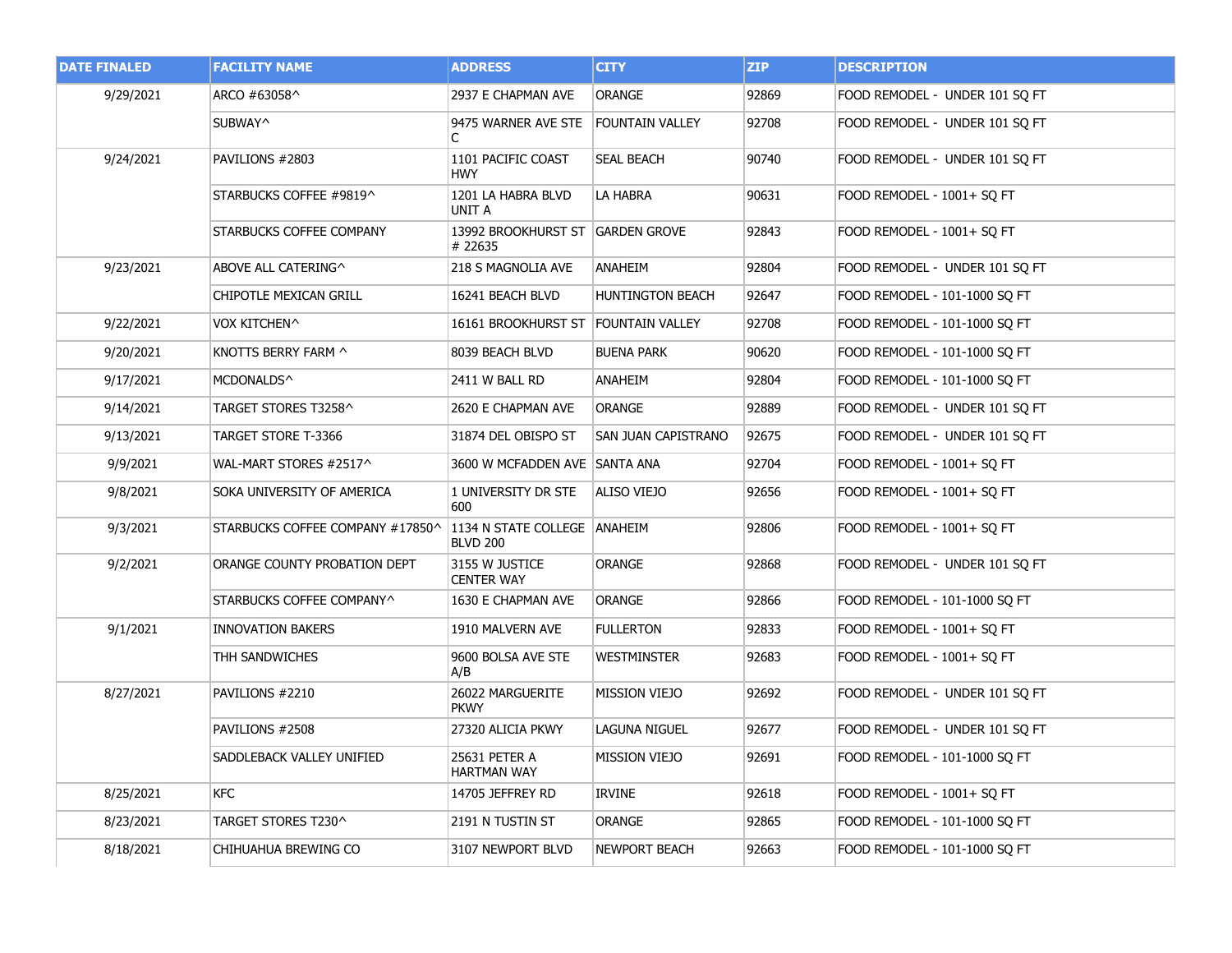| <b>DATE FINALED</b> | <b>FACILITY NAME</b>                  | <b>ADDRESS</b>                                | <b>CITY</b>               | <b>ZIP</b> | <b>DESCRIPTION</b>              |
|---------------------|---------------------------------------|-----------------------------------------------|---------------------------|------------|---------------------------------|
| 8/18/2021           | WESTRIDGE GOLF CLUB^                  | 1400 S LA HABRA HILLS   LA HABRA<br>DR.       |                           | 90631      | FOOD REMODEL - 1001+ SQ FT      |
| 8/17/2021           | NORTHWOOD ELEMENTARY SCHOOL           | 28 CARSON                                     | <b>IRVINE</b>             | 92620      | FOOD REMODEL - UNDER 101 SQ FT  |
|                     | RALPHS GROCERY #99                    | 26751 PORTOLA PKWY                            | <b>LAKE FOREST</b>        | 92610      | FOOD REMODEL - 1001+ SQ FT      |
| 8/12/2021           | TARGET STORES T1293^                  | 3030 HARBOR BLVD                              | COSTA MESA                | 92626      | FOOD REMODEL - 101-1000 SQ FT   |
| 8/11/2021           | HOLIDAY INN ORANGE COUNTY<br>AIRPORT^ | 2726 S GRAND AVE                              | SANTA ANA                 | 92705      | FOOD REMODEL - 101-1000 SQ FT   |
|                     | PAVILIONS # 2089                      | 600 N COAST HWY                               | LAGUNA BEACH              | 92651      | FOOD REMODEL - UNDER 101 SQ FT  |
|                     | RALPHS GROCERY #99                    | 26751 PORTOLA PKWY                            | <b>LAKE FOREST</b>        | 92610      | FOOD REMODEL - 1001+ SQ FT      |
|                     | U-SUSHI & GRILL                       | 19881 BROOKHURST ST HUNTINGTON BEACH<br>STE D |                           | 92646      | FOOD REMODEL - 1001+ SQ FT      |
| 8/10/2021           | EL POLLOTOTE POLLO FRESCO ^           | 2040 W LINCOLN AVE                            | ANAHEIM                   | 92801      | FOOD REMODEL - 101-1000 SQ FT   |
| 8/6/2021            | PAVILIONS #2217                       | 22451 ANTONIO PKWY                            | RANCHO SANTA<br>MARGARITA | 92688      | FOOD REMODEL - UNDER 101 SQ FT  |
|                     | WHOLE FOODS MARKET                    | 7881 EDINGER AVE STE HUNTINGTON BEACH<br>150  |                           | 92647      | FOOD REMODEL - 101-1000 SO FT   |
| 7/30/2021           | STARBUCKS COFFEE # 9289               | 16471 BOLSA CHICA ST HUNTINGTON BEACH         |                           | 92649      | FOOD REMODEL - 1001+ SQ FT      |
| 7/29/2021           | WALONG MARKETING INC                  | 6281 REGIO AVE                                | buena park                | 90620      | FOOD REMODEL - 1001+ SQ FT      |
| 7/27/2021           | WAL-MART #3248^                       | 1340 S BEACH BLVD                             | LA HABRA                  | 90631      | FOOD REMODEL - 1001+ SQ FT      |
|                     | <b>WHOLE FOODS MARKET</b>             | 283 BROADWAY ST                               | LAGUNA BEACH              | 92651      | FOOD REMODEL - 101-1000 SQ FT   |
| 7/26/2021           | REBEL OMAKASE                         | 361 FOREST AVE STE<br>103                     | <b>LAGUNA BEACH</b>       | 92651      | FOOD REMODEL - 1001+ SQ FT      |
| 7/23/2021           | PAVILIONS # 1912                      | 2660 SAN MIGUEL DR                            | <b>NEWPORT BEACH</b>      | 92660      | FOOD REMODEL - UNDER 101 SQ FT  |
|                     | PAVILIONS 1911                        | 21181 NEWPORT COAST NEWPORT BEACH<br>DR       |                           | 92567      | FOOD REMODEL - UNDER 101 SQ FT  |
|                     | TARGET STORES T2151                   | 2300 PARK AVE                                 | tustin                    | 92782      | FOOD REMODEL - UNDER 101 SQ FT  |
| 7/22/2021           | 7 ELEVEN STORE 36083A                 | 3951 W BALL RD                                | LOS ALAMITOS              | 90720      | FOOD REMODEL - UNDER 101 SQ FT  |
| 7/20/2021           | ALEPPOS KITCHEN^                      | 513 1/2 S BROOKHURST ANAHEIM<br>ST            |                           | 92804      | FOOD REMODEL - 1001+ SQ FT      |
| 7/15/2021           | O DUMPLING BAR^                       | 165 N GLASSELL ST                             | ORANGE                    | 92866      | FOOD REMODEL - 101-1000 SQ FT   |
| 7/14/2021           | MOTHERS MARKET & KITCHEN              | 16400 PACIFIC COAST<br>HWY STE 112            | HUNTINGTON BEACH          | 92649      | FOOD REMODEL - 1001+ SQ FT      |
| 7/13/2021           | <b>GELSONS MARKET</b>                 | 5521 ALTON PKWY                               | IRVINE                    | 92618      | FOOD REMODEL - 1001+ SO FT      |
|                     | KOBE KYUKATSU^                        | 5941 BEACH BLVD                               | <b>BUENA PARK</b>         | 90621      | NEW CON - REST UNDER 2000 SQ FT |
|                     | MCDONALDS                             | 26692 PORTOLA PKWY                            | LAKE FOREST               | 92610      | FOOD REMODEL - UNDER 101 SO FT  |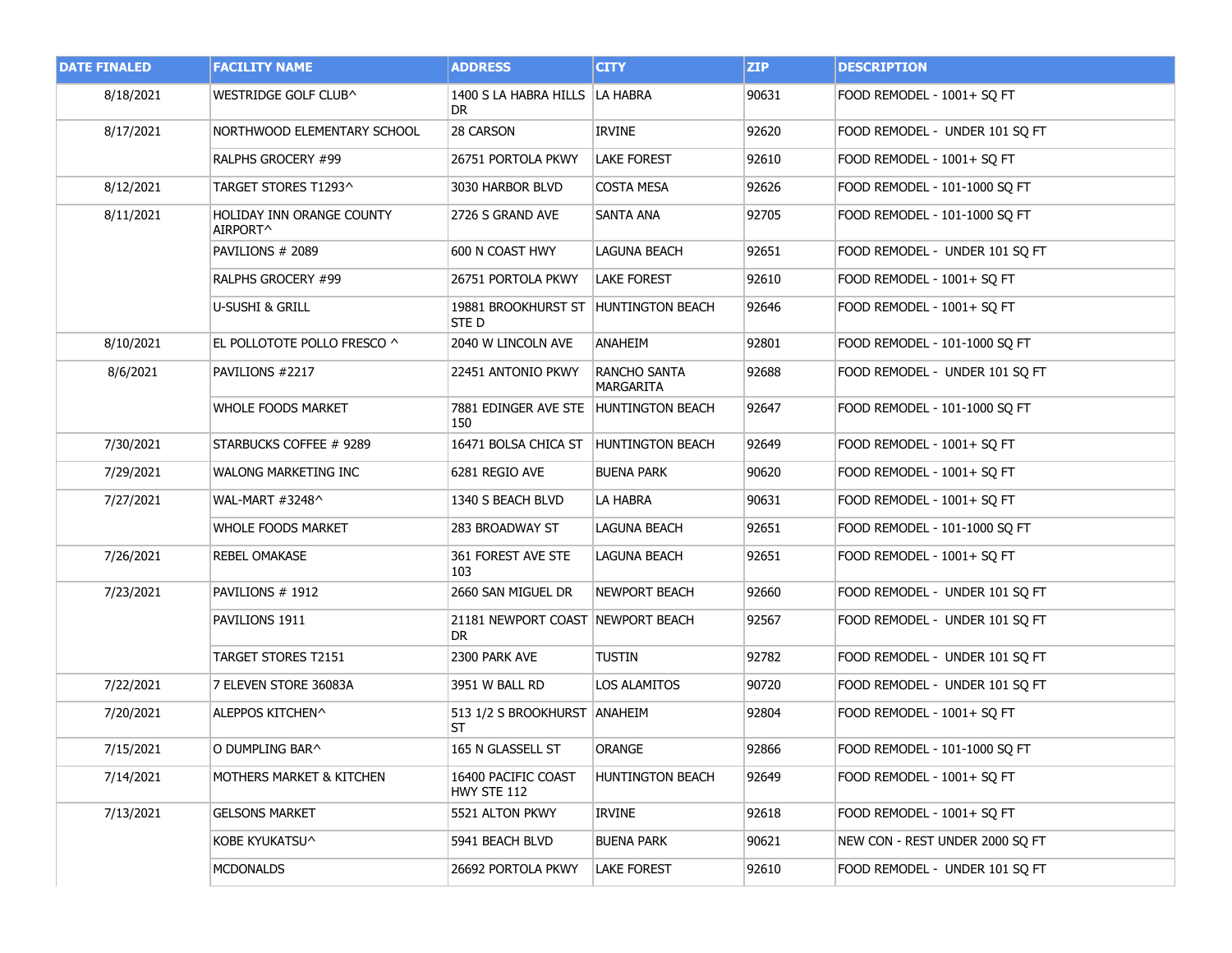| <b>DATE FINALED</b> | <b>FACILITY NAME</b>                          | <b>ADDRESS</b>                               | <b>CITY</b>                      | ZIP   | <b>DESCRIPTION</b>             |
|---------------------|-----------------------------------------------|----------------------------------------------|----------------------------------|-------|--------------------------------|
| 7/13/2021           | MCDONALDS^                                    | 119 W BALL RD                                | ANAHEIM                          | 92805 | FOOD REMODEL - UNDER 101 SQ FT |
|                     |                                               | 301 E 1ST ST                                 | <b>SANTA ANA</b>                 | 92701 | FOOD REMODEL - UNDER 101 SO FT |
|                     | OLIVE GARDEN #1299, THE                       | 24256 EL TORO RD STE LAGUNA WOODS<br>1.      |                                  | 92637 | FOOD REMODEL - 1001+ SQ FT     |
| 7/12/2021           | CHICKEN MAISON^                               | 18030 BROOKHURST ST FOUNTAIN VALLEY<br>STE A |                                  | 92708 | FOOD REMODEL - 101-1000 SO FT  |
| 7/9/2021            | EGGBRED ^                                     | 1454 S HARBOR BLVD                           | LA HABRA                         | 90631 | FOOD REMODEL - UNDER 101 SQ FT |
| 7/2/2021            | CIRCLE K #9461                                | 3765 ALTON PKWY                              | IRVINE                           | 92606 | FOOD REMODEL - 1001+ SQ FT     |
|                     | LITTLE ARABIA LEBANESE BAKERY AND<br>CUISINE^ | 638 S BROOKHURST ST ANAHEIM                  |                                  | 92804 | FOOD REMODEL - UNDER 101 SQ FT |
| 7/1/2021            | DEL TACO #134                                 | 7001 KATELLA AVE                             | <b>STANTON</b>                   | 90680 | FOOD REMODEL - 1001+ SO FT     |
|                     | MOKKOJI SHABU SHABU BAR                       | 14041 JEFFREY RD                             | IRVINE                           | 92620 | FOOD REMODEL - 101-1000 SQ FT  |
| 6/30/2021           | STATER BROS MARKET #35^                       | 1175 BAKER ST STE C                          | <b>COSTA MESA</b>                | 92626 | FOOD REMODEL - 1001+ SQ FT     |
| 6/29/2021           | PAVILIONS #3005                               | 3100 W BALBOA BLVD                           | <b>NEWPORT BEACH</b>             | 92663 | FOOD REMODEL - 101-1000 SQ FT  |
| 6/25/2021           | 7 LEAVES CAFE SANTA ANA^                      | 1700 E MCFADDEN AVE SANTA ANA                |                                  | 92705 | FOOD REMODEL - 1001+ SQ FT     |
|                     | CIRCLE K #2709456^                            | 3006 HARBOR BLVD                             | <b>COSTA MESA</b>                | 92626 | FOOD REMODEL - 1001+ SQ FT     |
| 6/23/2021           | SAMS CLUB 6616                                | 603 S PLACENTIA AVE                          | <b>FULLERTON</b>                 | 92831 | FOOD REMODEL - 1001+ SQ FT     |
| 6/18/2021           | COMPASS GROUP EUREST DINING<br><b>SERVICE</b> | 275 S VALENCIA AVE                           | <b>BREA</b>                      | 92821 | FOOD REMODEL - 1001+ SQ FT     |
|                     | LA HABRA HIGH SCHOOL^                         | 801 HIGHLANDER AVE                           | LA HABRA                         | 90631 | FOOD REMODEL - 101-1000 SQ FT  |
|                     | PAVILIONS #3005                               | 3100 W BALBOA BLVD                           | <b>NEWPORT BEACH</b>             | 92663 | FOOD REMODEL - 101-1000 SO FT  |
|                     | <b>TACO BELL #21112</b>                       | 8042 GARDEN GROVE<br><b>BLVD</b>             | <b>GARDEN GROVE</b>              | 92844 | FOOD REMODEL - 1001+ SQ FT     |
| 6/17/2021           | CRAB COOKER, THE                              | 2200 NEWPORT BLVD                            | <b>NEWPORT BEACH</b>             | 92663 | NEW CON - REST 2000-5999 SQ FT |
| 6/16/2021           | CHIPOTLE MEXICAN GRILL^                       | 2300 HARBOR BLVD STE COSTA MESA<br>L1.       |                                  | 92626 | FOOD REMODEL - 101-1000 SQ FT  |
| 6/14/2021           | <b>BIG CANYON COUNTRY CLUB</b>                | 1 BIG CANYON DR                              | <b>NEWPORT BEACH</b>             | 92660 | FOOD REMODEL - 1001+ SQ FT     |
|                     | KRAVE NUTRITION^                              | 5747 E LA PALMA AVE                          | <b>ANAHEIM</b>                   | 92807 | FOOD REMODEL - 1001+ SO FT     |
| 6/11/2021           | SONORA HIGH SCHOOL^                           | 401 S PALM ST                                | LA HABRA                         | 90631 | FOOD REMODEL - 101-1000 SQ FT  |
| 6/10/2021           | TARGET STORES T2151                           | 2300 PARK AVE                                | <b>TUSTIN</b>                    | 92782 | FOOD REMODEL - 1001+ SQ FT     |
| 6/9/2021            | TARGET STORES T230^                           | 2191 N TUSTIN ST                             | ORANGE                           | 92865 | FOOD REMODEL - 1001+ SQ FT     |
| 6/8/2021            | RALPHS GROCERY #78                            | 31481 SANTA<br>MARGARITA PKWY                | RANCHO SANTA<br><b>MARGARITA</b> | 92688 | FOOD REMODEL - 1001+ SQ FT     |